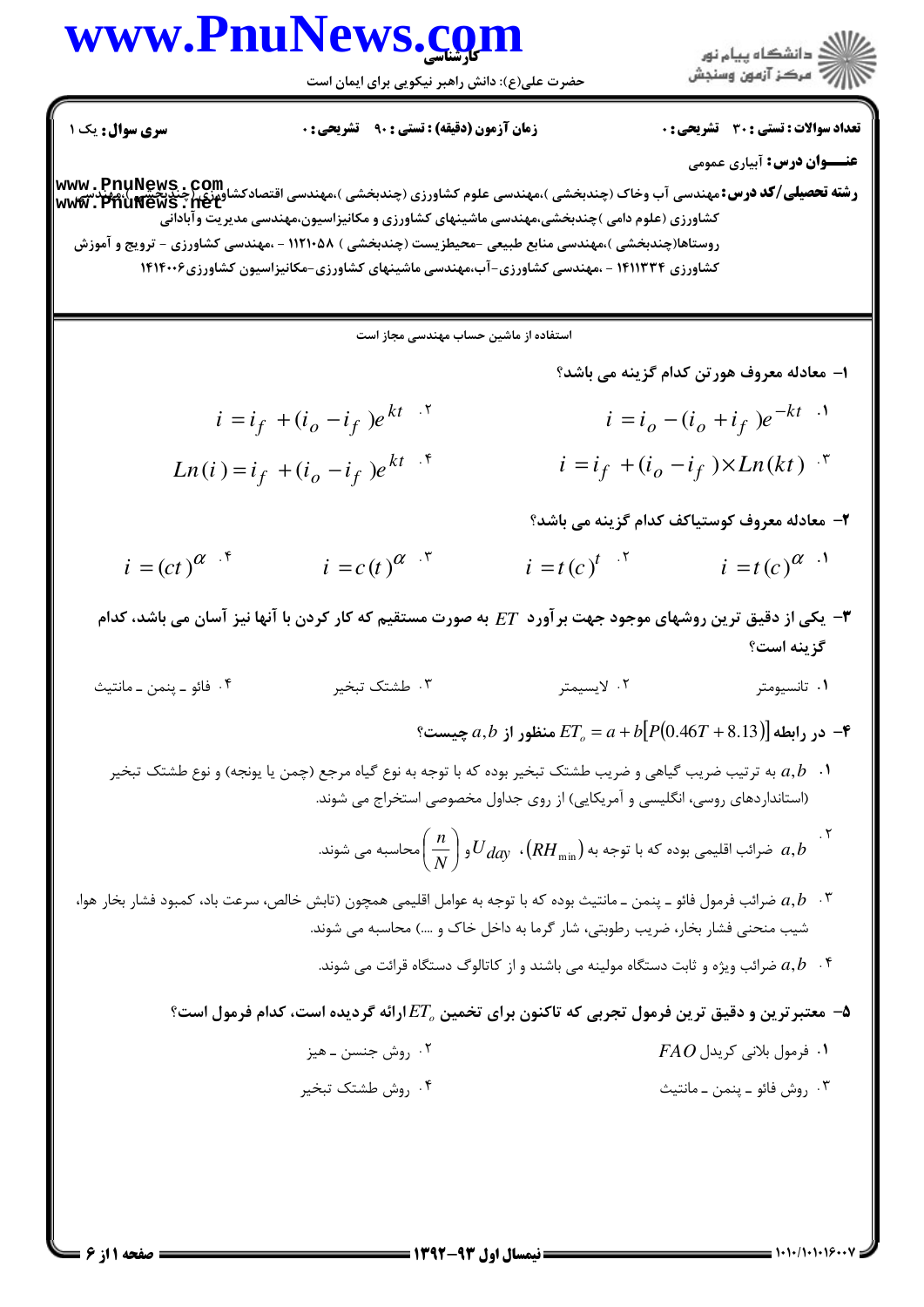## www.PnuNews.com

حضرت علی(ع): دانش راهبر نیکویی برای ایمان است



**تعداد سوالات : تستي : 30 - تشريحي : 0 سری سوال : ۱ یک زمان آزمون (دقیقه) : تستی : ۹۰٪ تشریحی: . عنــوان درس:** آبیاری عمومی ر**شته تحصیلی/کد درس:**مهندسی آب وخاک (چندبخشی )،مهندسی علوم کشاورزی (چندبخشی )،مهندسی اقتصادکشاورزی/چندیکشی )،مهندس<br>WWW . PhuNews . pet کشاورزی (علوم دامی )چندبخشی،مهندسی ماشینهای کشاورزی و مکانیزاسیون،مهندسی مدیریت وآبادانّی روستاها(چندبخشی )،مهندسی منابع طبیعی -محیطزیست (چندبخشی ) ۱۱۲۱۰۵۸ - ،مهندسی کشاورزی - ترویج و آموزش کشاورزی ۱۴۱۱۳۳۴ - ،مهندسی کشاورزی-آب،مهندسی ماشینهای کشاورزی-مکانیزاسیون کشاورزی۱۴۱۴۰۰۶ ۶– چنانچه میزان تبخیر و تعرق گیاه پونجه طی خردادماه روزانه ۷ میلیمتر و در همین زمان بارندگی موثر منطقه ۱۰ میلیمتر باشد و همچنین نسبت شستشو برای کنترل شوری ۷۵٪ باشد، نیاز آبی آبشوئی با احتساب باران موثر چقدر خواهد بود؟ 217 mm/month  $\frac{15}{207}$  mm/month  $\frac{15}{257}$  mm/month  $\frac{15}{257}$  mm/month  $\frac{15}{276}$  mm/month  $\frac{15}{276}$ ۷- در قسمت انتقال آب یک شبکه آبیاری، جهت از بین بردن انرژی آب از چه ابنیه ای استفاده می شود؟ ۰۳ آىشا, ۰**۱** جعبه های تقسیم مسلم استان فلوم استان به ک ۰۴ سیفون  $\cdot$ ۸– کدام گزینه معادل آبیاری نشتی نمی باشد و با آن تفاوت دارد؟ ۰۲ جویچه ای ۰۴ نواری ۰۳ ردیفی ۰۱ فارو ۹- کدام گزینه از معایب آبیاری بارانی محسوب نمی شود؟ ۰۱ هزینه بالای تسطیح در اراضی ناهموار و دارای توپوگرافی شدید ۰۲ هزینه اولیهٔ بالا به دلیل نیاز به ایجاد شبکه پمپاژ ۰۳ .<br>آبیاری بارانی برای خاکهائی که نفوذپذیری آنها کمتر از  $\frac{m m}{hr}$  3 بوده سازگاری خوبی ندارند. ۰۴ آبیاری سطح مزرعه در صورتی که شکل آن غیر از مستطیل بوده کار راحتی نیست. ۱۰– این مزیت به مزایای مهم کدام روش آبیاری مربوط می باشد؟ ((در این روش به دلیل برقرار شدن توازن بین تبخیر و تعرق و مقدار آبیاری از هدر رفتن آب به صورت رواناب سطحی یا نفوذ عمقي جلوگيري مي شود.)) ۰۳ آبیاری زیرزمینی ٠٢ أبياري باراني ۰۴ آبیاری قطره ای ۰۱ آبیاری فارو 1۱- به طور کلی هزینه های سرمایه گذاری اولیه در کدام روش آبیاری به مراتب بیشتر از سایر روشها است؟ ۰۲ آبیاری زیرزمینی ۰۱ آبیاری بارانی ۰۴ آبيا<sub>د</sub>ي قطره اي ۰۳ آبیاری به روش سیفون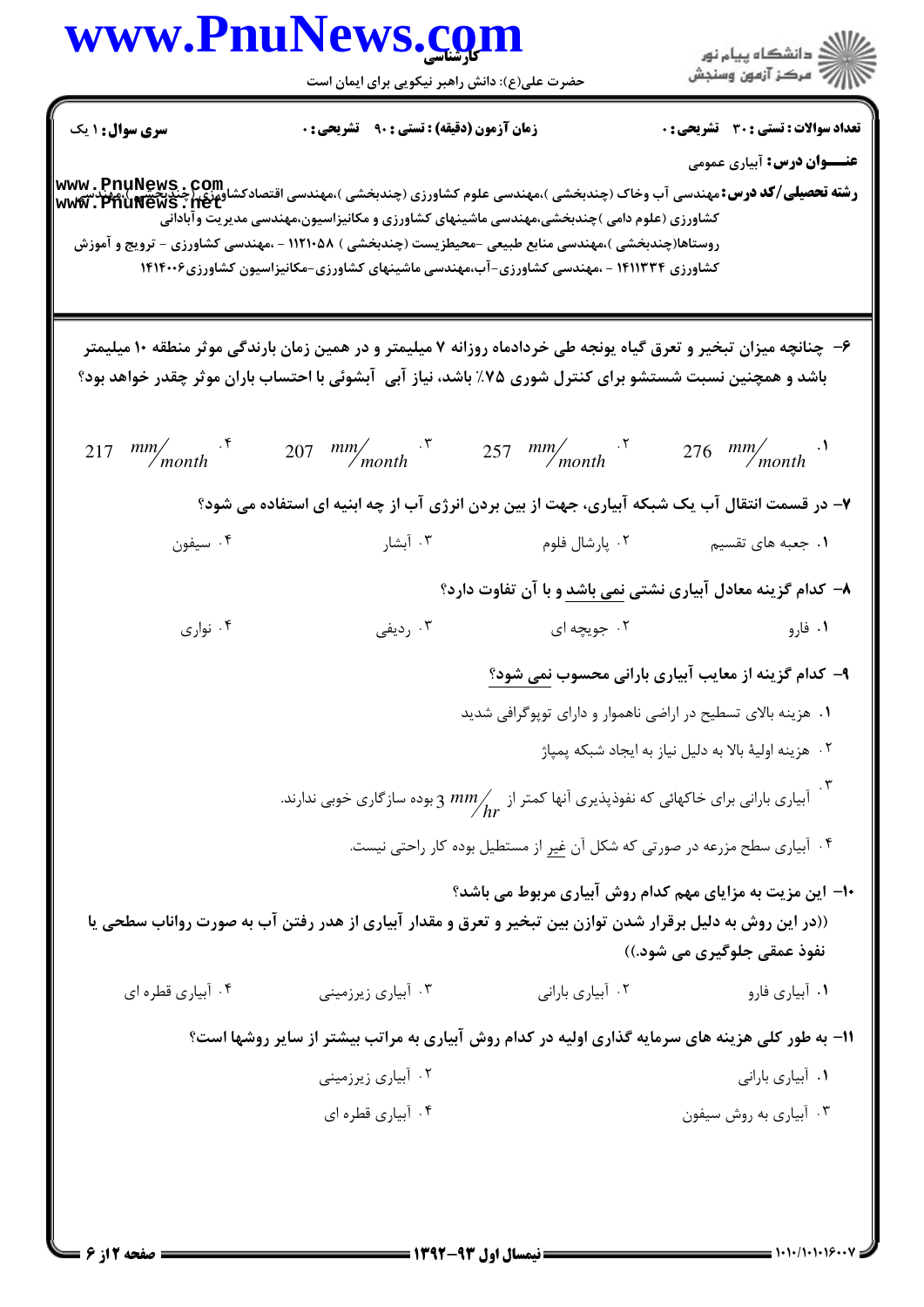## www.PnuNews.com

ار<br>الله دانشگاه پیام نور<br>الله مرکز آزمون وسنجش

حضرت علی(ع): دانش راهبر نیکویی برای ایمان است

**سری سوال : ۱ یک زمان آزمون (دقیقه) : تستی : ۹۰٪ تشریحی : 0**  **تعداد سوالات : تستی : 30 ٪ تشریحی : 0 عنــوان درس:** آبیاری عمومی

**رشته تحصیلی/کد درس:**مهندسی آب وخاک (چندبخشی )،مهندسی علوم کشاورزی (چندبخشی )،مهندسی اقتصادکشاورزی/چندیکشی )،مهندس<br>WWW . PhuNews . pet کشاورزی (علوم دامی )چندبخشی،مهندسی ماشینهای کشاورزی و مکانیزاسیون،مهندسی مدیریت وآبادانّی روستاها(چندبخشی )،مهندسی منابع طبیعی -محیطزیست (چندبخشی ) ۱۲۱۰۵۸۸ - ،مهندسی کشاورزی – ترویج و آموزش کشاورزی ۱۴۱۱۳۳۴ - ،مهندسی کشاورزی-آب،مهندسی ماشینهای کشاورزی-مکانیزاسیون کشاورزی۱۴۱۴۰۰۶

ا در رابطه معروف راندمان یکنواختی توزیع آب در شبکه آبیاری قطره ای که به شکل زیر می باشد، منظور از  $q_n$ چیست؟ $\,$  $EU = \left(\frac{q_n}{q_n}\right) \times 100$ ۰۱ متوسط  $\frac{1}{\lambda}$  بیشترین دبی ها (که به صورت نزولی مرتب شده اند.) ٢. ميانگين پنج داده آخر در هر تعداد قطره چکان ۳.<br>متوسط  $\frac{1}{\lambda}$  کمترین دبی ها (که به صورت نزولی مرتب شده اند.) ۰۴ میانگین دبی تخلیه قطره چکانها در کل شبکه است. ا— بین راندمان کل سیستم  $\big(E_{t}\big)$ و راندمان کاربرد  $\big(E_{\,\alpha}\big)$ و راندمان انتقال  $\big(E_{\,c}\big)$ چه رابطه ای وجود دارد؟  $^{-1}$  $E_t = E_\alpha \times E_c \times 100^{-1}$  $E_t = \left(\frac{E_{\alpha} + E_c}{2}\right) \times 100^{-7}$  $E_t = \sqrt{E_{\alpha} \times E_c} \times 100^{-8}$  $E_t = (E_\alpha + E_c) \times 100^{-8}$ ۱۴– کدامیک از گزینه های زیر از محاسن آبهای زیرزمینی محسوب نمی شوند؟ ٠١. امكان تغذيه و ذخيره مصنوعي آب ۲ . امکان تولید برق در نیروگاه های برق ـ آبی ۰۳ ثابت بودن کیفیت آب ۰۴ احتمال کمتر آلودگی به میکروبها، انگلها و سایر آلوده کننده ها 1۵– در محلهایی که امکان اجرا وجود داشته باشد برای افزایش آبدهی چاه اقدام به حفر کوره های افقی در کف چاه می کنند. تعداد این کوره ها اغلب دو عدد و در طرفین چاه می باشد. نام این چاه چیست؟ ۰۳ مادر چاه ۰۲ چاه عميق ۰۱ چاه سط*حی* ۰۴ جاه نيمه عميق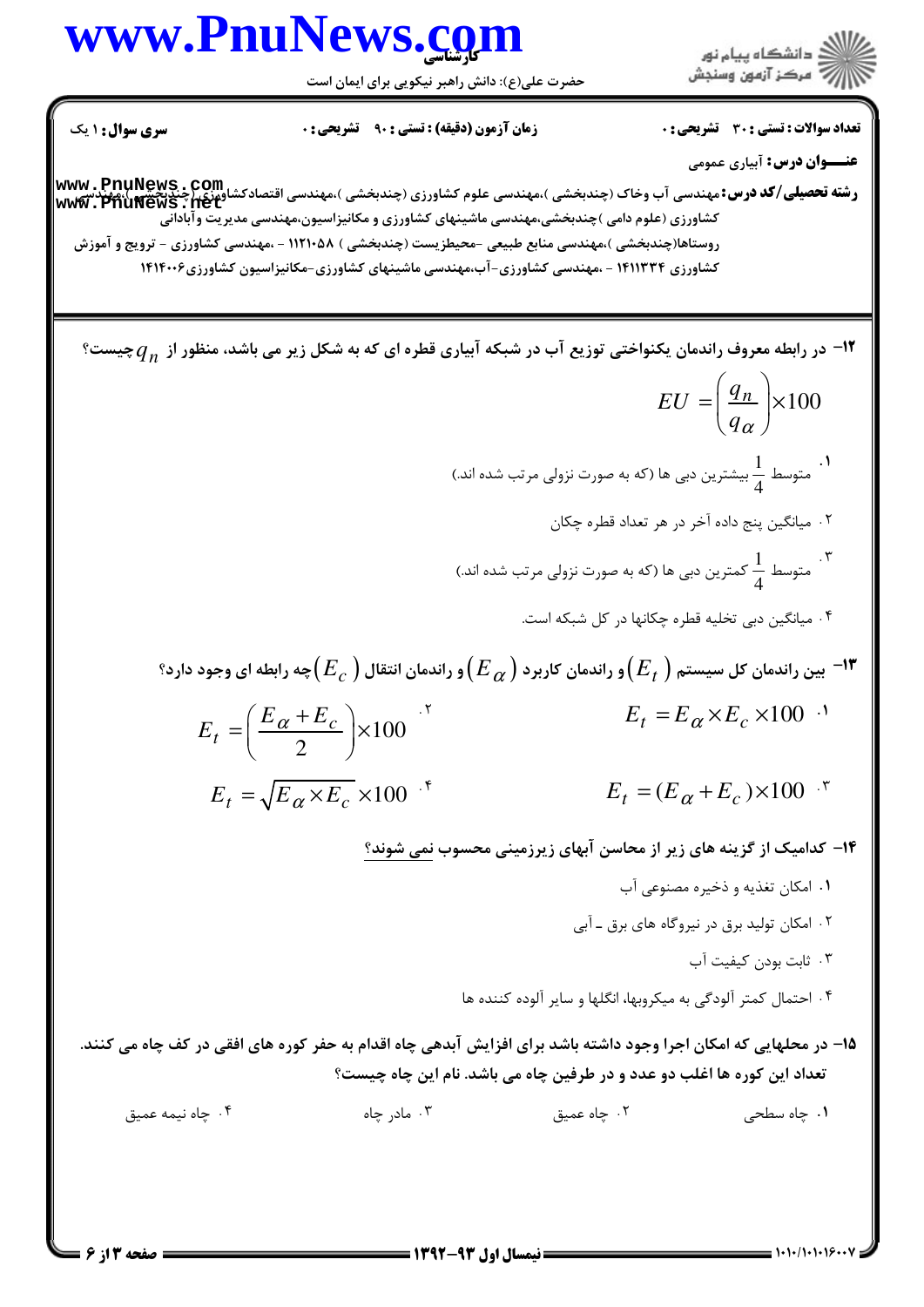## www.PnuNews.com .<br>گ دانشگاه پیام نور **//// مرڪز آزمون وسنڊش** حضرت علی(ع): دانش راهبر نیکویی برای ایمان است **تعداد سوالات : تستی : 30 ٪ تشریحی : 0 سری سوال : ۱ یک زمان آزمون (دقیقه) : تستی : ۹۰ تشریحی: 0 عنــوان درس:** آبیاری عمومی www . PnuNews . Com<br>و**شته تحصیلی/کد درس:**مهندسی آب وخاک (چندبخشی )،مهندسی علوم کشاورزی (چندبخشی )،مهندسی اقتصادکشاورزی (چندنخشی )،مهندس<br>www . PhuNews . net کشاورزی (علوم دامی )چندبخشی،مهندسی ماشینهای کشاورزی و مکانیزاسیون،مهندسی مدیریت وآبادانّی روستاها(چندبخشی )،مهندسی منابع طبیعی -محیطزیست (چندبخشی ) ۱۱۲۱۰۵۸ - ،مهندسی کشاورزی – ترویج و آموزش کشاورزی ۱۴۱۱۳۳۴ - ،مهندسی کشاورزی-آب،مهندسی ماشینهای کشاورزی-مکانیزاسیون کشاورزی۱۴۱۴۰۰۶ ۱۶- مهمترین و اصلی ترین مزیت این روش آن است که در آن بدون صرف انرژی جهت استخراج و تنها به کمک نیروی ثقل زمین، آب سفره های زیرزمینی را که گاه در عمق بسیار زیاد قرار دارند به جایی از سطح زمین هدایت می کنند تا به مصارف کشاورزی و خانگی برسد. نام این روش بهره برداری چیست؟ ۰۴ چاه آرتزین ۰۳ قنات ۰۲ چشمه کنتاکی ٠١. چاه فلمن ۱۷- چشمه هایی هستند که معمولاً در دامنه ارتفاعات و جاهائی که انباشتی از رسوبات و آبرفتها وجود دارد ایجاد می گردند. اهمیت این نوع چشمه ها از لحاظ کیفیت بالائی است که دارا می باشند. نام اینگونه چشمه ها چیست؟ ۰۲ چشمه های واریزه ای ۰۱ چشمه های بین لایه ای ۰۴ چشمه های گسلی ۰۳ چشمه های کارستی ۱۸− چاهی به شعاع ۵۰ سانتی متر در یک آکیفر آزاد حفر شده است. عمق چاه تا لایه غیرقابل نفوذ کف ادامه دارد. ضخامت لایه آبدار ۳۵ متر است. چنانچه ارتفاع آب در داخل چاه ۷ متر و شعاع تاثیر نیز ۵۰۰ متر باشد، با فرض هدایت هیدرولیکی ٠/٠٢ سانتيمتر بر ثانيه، دبي خروجي اين چاه برحسب ليتر بر ثانيه چقدر مي باشد؟  $Lit/$  f 15.84  $Lit/_{s}$  \* 0.010691  $Lit/_{s}$  \* 10.691  $List/_{s}$  . 0.01584 ۱۹- شعاع هیدرولیکی یک کانال با مقطع ذوزنقه ای (مطابق با شکل) کدام گزینه می باشد؟ (توضيح اينكه:  $b = b = 1$  عرض كف كانال،  $y = 0$  عمق جريان،  $z = 0$  شيب جداره كانال ،  $T = 1$  عرض سطح آب مي باشد.) y ь  $\frac{(2b+zy)y}{y+b\sqrt{1+z^2}}$ .  $\frac{(b+2zy)y}{z+2y\sqrt{1+z^2}}$ .  $\frac{(b+zy)y}{b+2y\sqrt{1+z^2}}$  .\*  $\frac{(b+zy)z}{2b+yz\sqrt{1+z^2}}$ . ۲۰- در رابطه با مقطع یک کانال انتقال آب، در میان تمام اشکال هندسی که ممکن است به سطح مقطع عرضی معین نسبت داد، کدام شکل دارای بزرگترین شعاع هیدرولیکی می باشد؟ ۰۴ مثلث ۰۳ دانوه $\cdot$ ۰۲ مستطیل ۰۱ ذوزنقه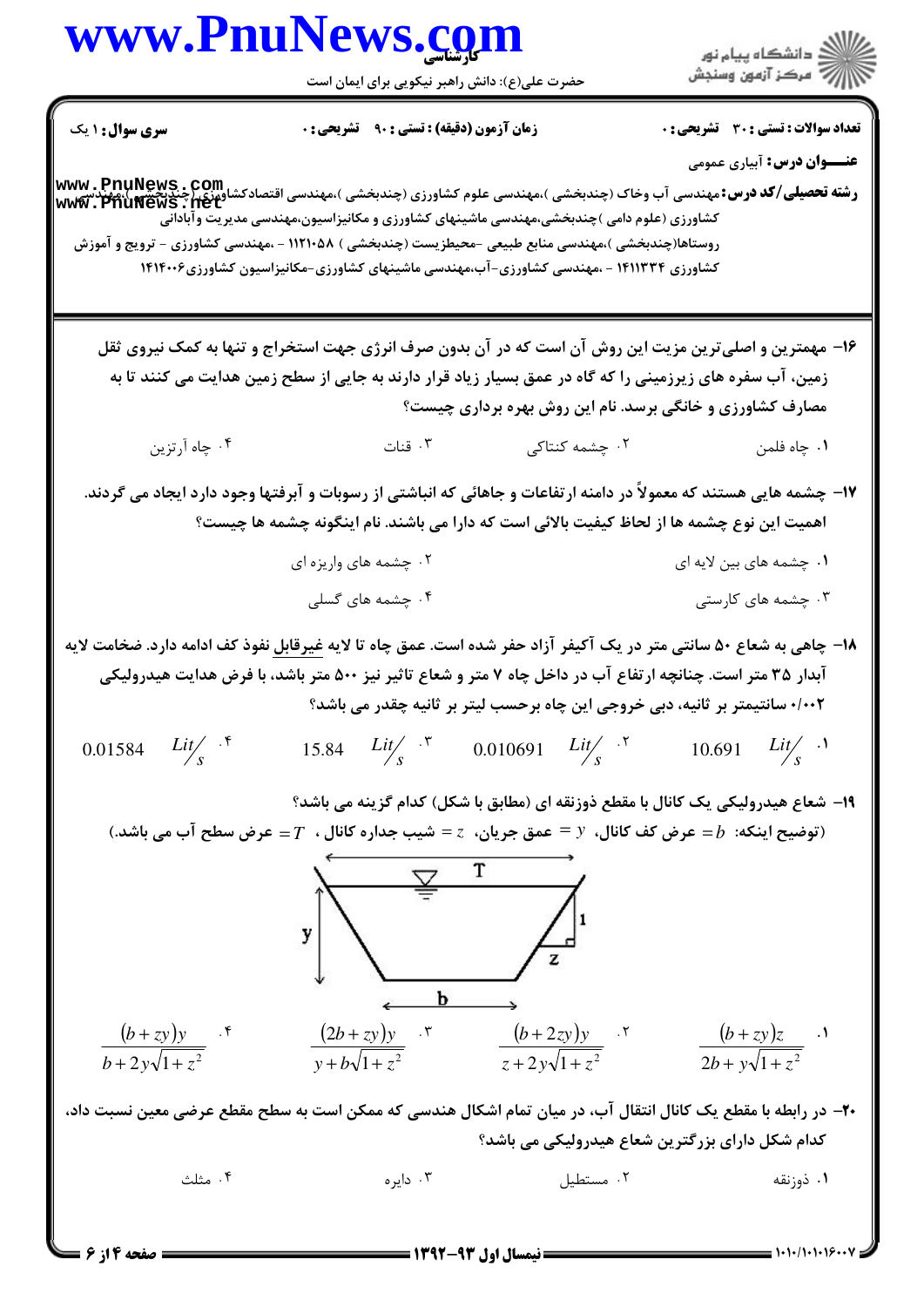